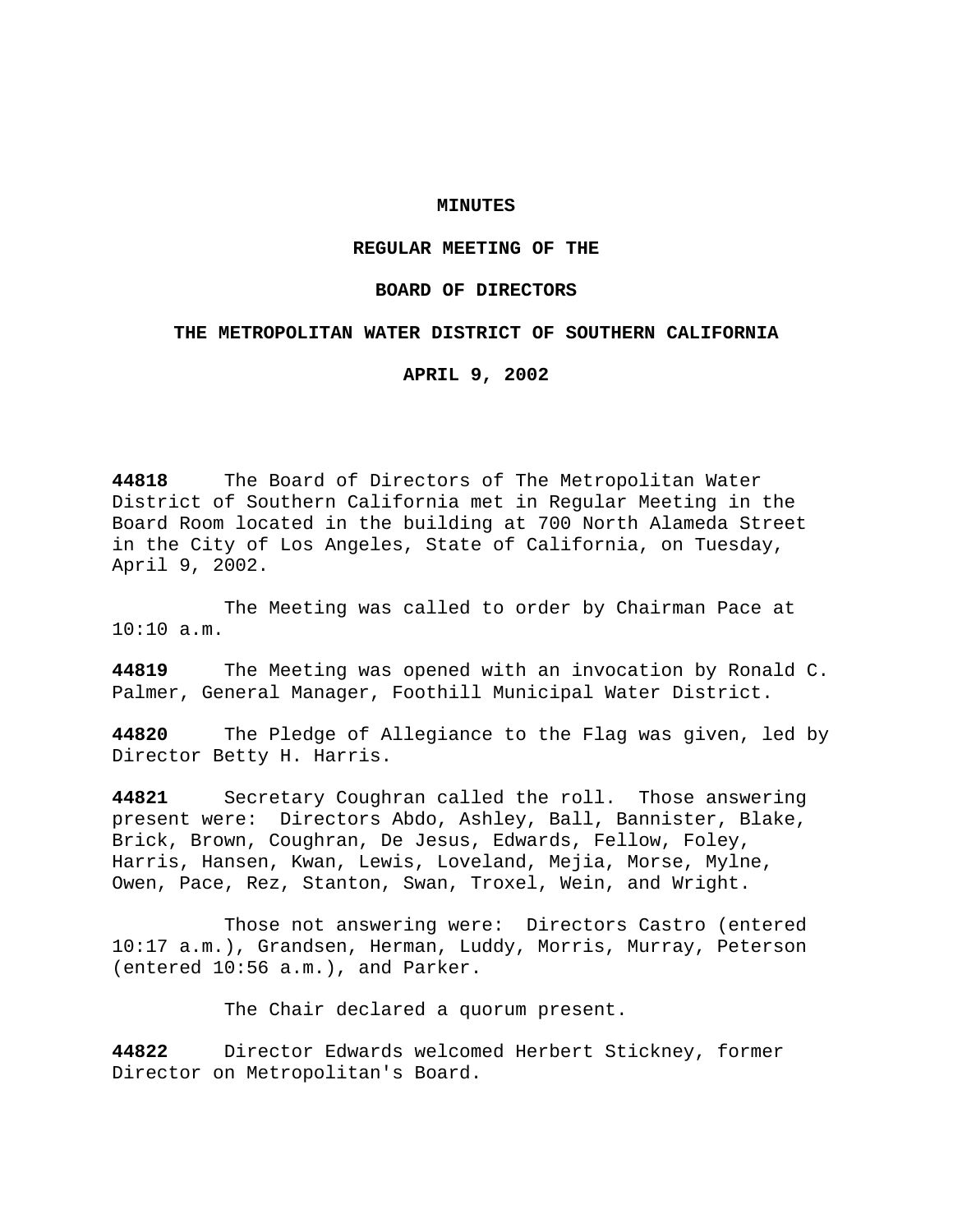**44823** At 10:14 a.m., the Chair called a public hearing to receive comments on the proposed standby charge for Annexation No. 77 to Calleguas Municipal Water District.

No members of the public responded; and after tabulation of the ballots was completed, and with no protests filed, the Chair closed the public hearing at 10:15 a.m.

**44824** At 10:16 a.m., the Chair called a public hearing to receive comments on the proposed water standby charge for fiscal year 2002/03.

Chairman Pace invited interested parties to comment on the proposed water standby charge for fiscal year 2002/03. No members of the public responded. The Chair declared the public hearing closed at 10:16 a.m., stating that the Board's final action on the proposed charge is expected to take place at its regular monthly meeting on May 14, 2002.

**44825** Chairman Pace invited members of the public to address the Board on matters within the Board's jurisdiction. No members of the public responded.

**44826** There being no objection, the Chair ordered the reading of the Minutes of the Meeting of March 12, 2002, dispensed with, a copy having been mailed to each Director.

Director Blake moved, seconded by Director Edwards and carried, approving the foregoing Minutes as mailed.

**44827** Director Hansen moved, seconded by Director Blake and carried, authorizing a thirty-day leave of absence for Director Bonny L. Herman, commencing April 5, 2002.

**44828** Director Blake moved, seconded by Director Stanton and carried, authorizing preparation of a Commendatory Resolution for former Director George E. Battey, Jr., who represented the City of Burbank.

Director Castro took his seat at 10:17 a.m.

**44829** The Chair announced he has formed a work group with Director Castro and Vice Chairman Foley to discuss benchmarking for the four department heads reporting to the Board. The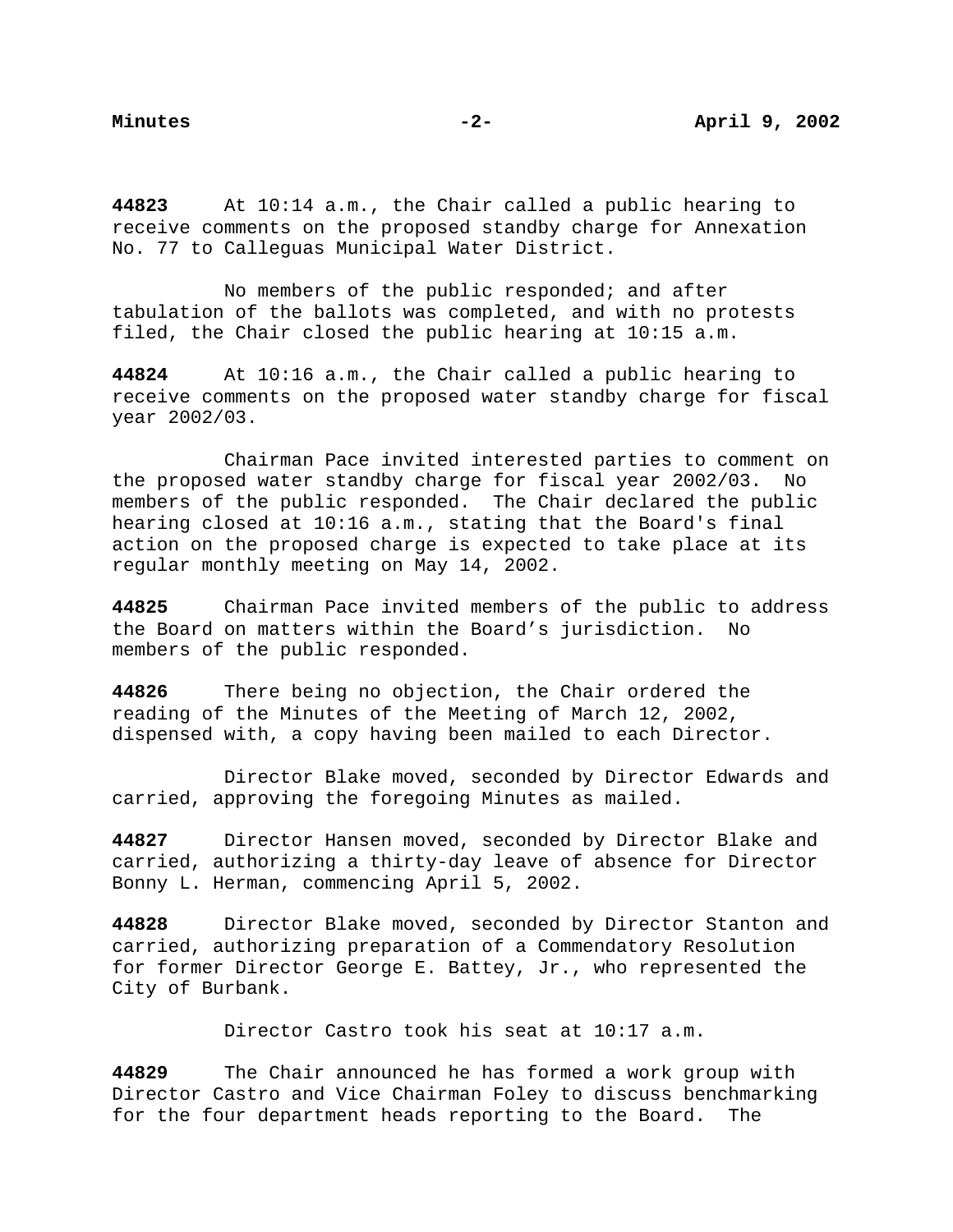purpose is to establish an evaluation process more in line with how the performance of executives are managed and rewarded at Fortune 1000 companies. An outside consultant will be hired to help in this endeavor, and it is the intent to have this work completed before the end of this fiscal year.

The Chair also stated he will be establishing a subcommittee of the Asset, Real Estate and Infrastructure Policy Committee, to be called the Diamond Valley Lake Recreation Development Subcommittee. The subcommittee will exist for about two years, and its purpose is to develop a policy for the development and operation of recreational facilities at Diamond Valley Lake.

**44830** Chairman Pace reported that on March 15, 2002, in cooperation with the Western Center Foundation, Metropolitan hosted a dinner with city officials of Hemet, San Jacinto, and Riverside to celebrate the beginning of work on the museums for the Southern California Water Education Center and the Western Center. The architects and designers for the museums were introduced. On March 16 and 17 events were scheduled to celebrate the dedication ceremony of the Clayton A. Record, Jr. Viewpoint at Diamond Valley Lake. On April 3, at the request of Department of Water Resource Director Tom Hannigan, the Chairman participated in a Water Recycling Task Force to discuss water recycling, groundwater recovery, desalination, and water conservation. Due to conflicts in the Task Force schedule of meetings, Chairman Pace stated he would request Director John Morris to attend these meetings on behalf of Metropolitan.

Chairman Pace announced that the Chief Executive Officer's memorandum on perchlorate would be mailed to all Directors.

**44831** Regarding the Colorado River, Bay-Delta and CALFED matters, and the summary of District activities, Chief Executive Officer Gastelum referred to his fiscal year 2001/02 Business Plan--Third Quarter Update signed April 3, 2002, which was distributed earlier.

Chief Executive Officer Gastelum reported on the Colorado River issues currently taking place. A critical period in time has now been reached where decisions on the Quantification Settlement Agreement (QSA) have to be made by the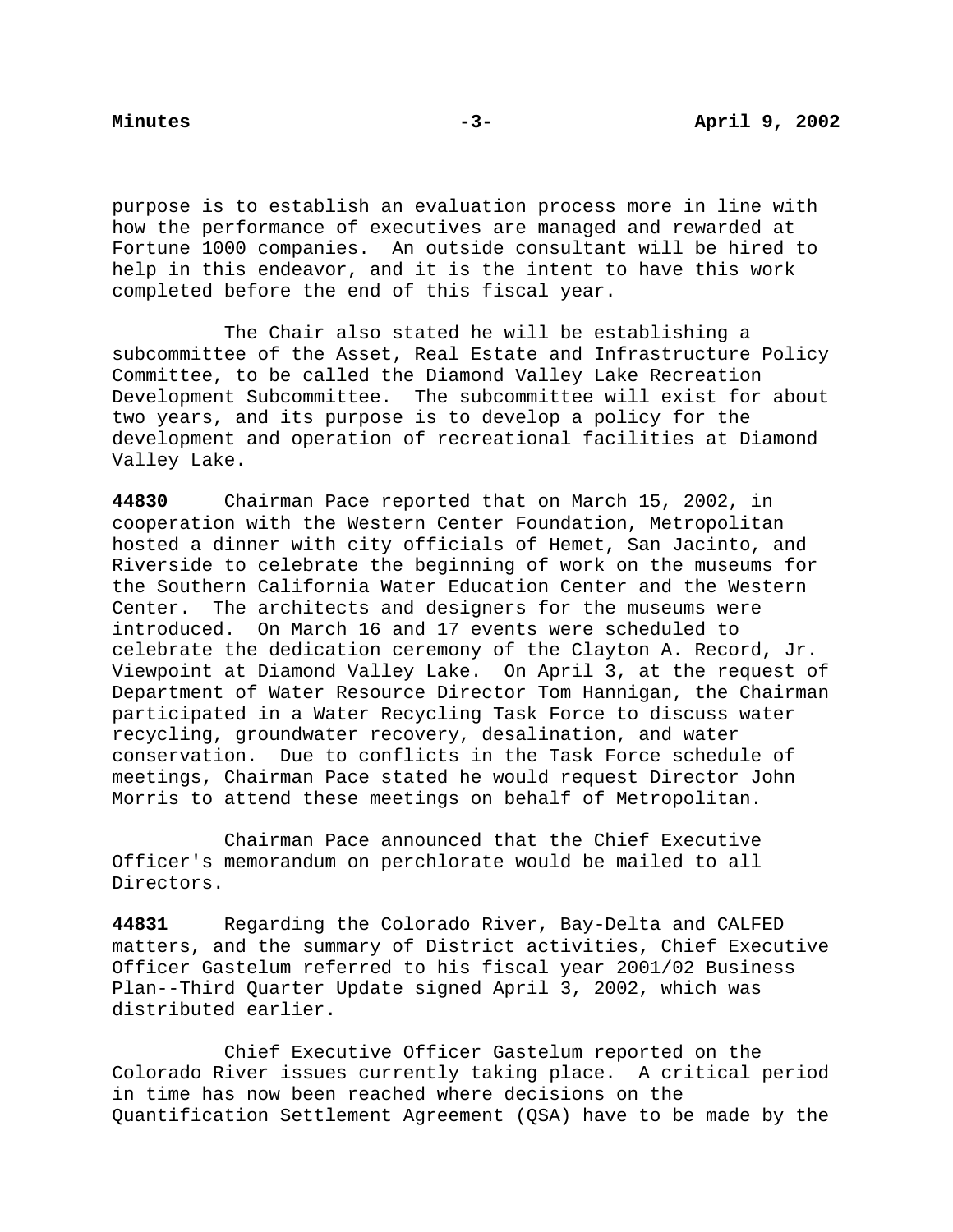United States Secretary of the Interior and state officials. All parties involved are engaged in discussions on how best to proceed. On the federal level, there is still proposed legislation. On April 11 Dennis Underwood, Vice President, Colorado River Resources, and representatives from San Diego County Water Authority, Coachella Valley Water District, and Imperial Irrigation District will meet with Senator Feinstein and possibly other federal officials to try and craft appropriate federal legislation to allow the transfer of water from Imperial to Coachella to go forward. On the state level meetings have been occurring with Senator Kuehl, discussing the transfer, the Salton Sea impacts that have been identified, and amendments to the fully protected species laws in California. Senator Kuehl currently has pending legislation regarding fully protected species and the California Endangered Species Act. There are concerns with this legislation by the "regulated community" and environmental organizations. Because of the time factor in order to facilitate the QSA by the end of this year, it is hoped that Senator Kuehl will consider legislation that only deals with the issues on the Colorado River relative to the transfer. Discussions are also taking place with Imperial regarding a fallowing program.

On the Bay-Delta and State Water Project matters, Chief Executive Officer Gastelum referenced the presentation given at the Water Planning, Quality and Resources Committee meeting yesterday by Timothy Quinn, Vice President, State Water Project Resources, on the status of CALFED, the Phase 8 negotiations, and the Monterey negotiations. Overall progress has been made, but the key point at this time is the federal legislation pending in Congress--the Calvert bill in the House and the Boxer-Feinstein bill in the Senate. The Metropolitan Directors, staff, and outside business organizations have held meetings with federal officials, impressing them with the urgency of CALFED legislation being passed this year. At a minimum the legislation should provide for authorization of the Record of Decision. Mr. Gastelum referred to his memo dated April 4, 2002, transmitting a white paper prepared by Vice President Quinn on the Environmental Water Account (EWA), a key point of the CALFED initiative. This paper explains why the EWA is not only important to Metropolitan but to water users throughout the state.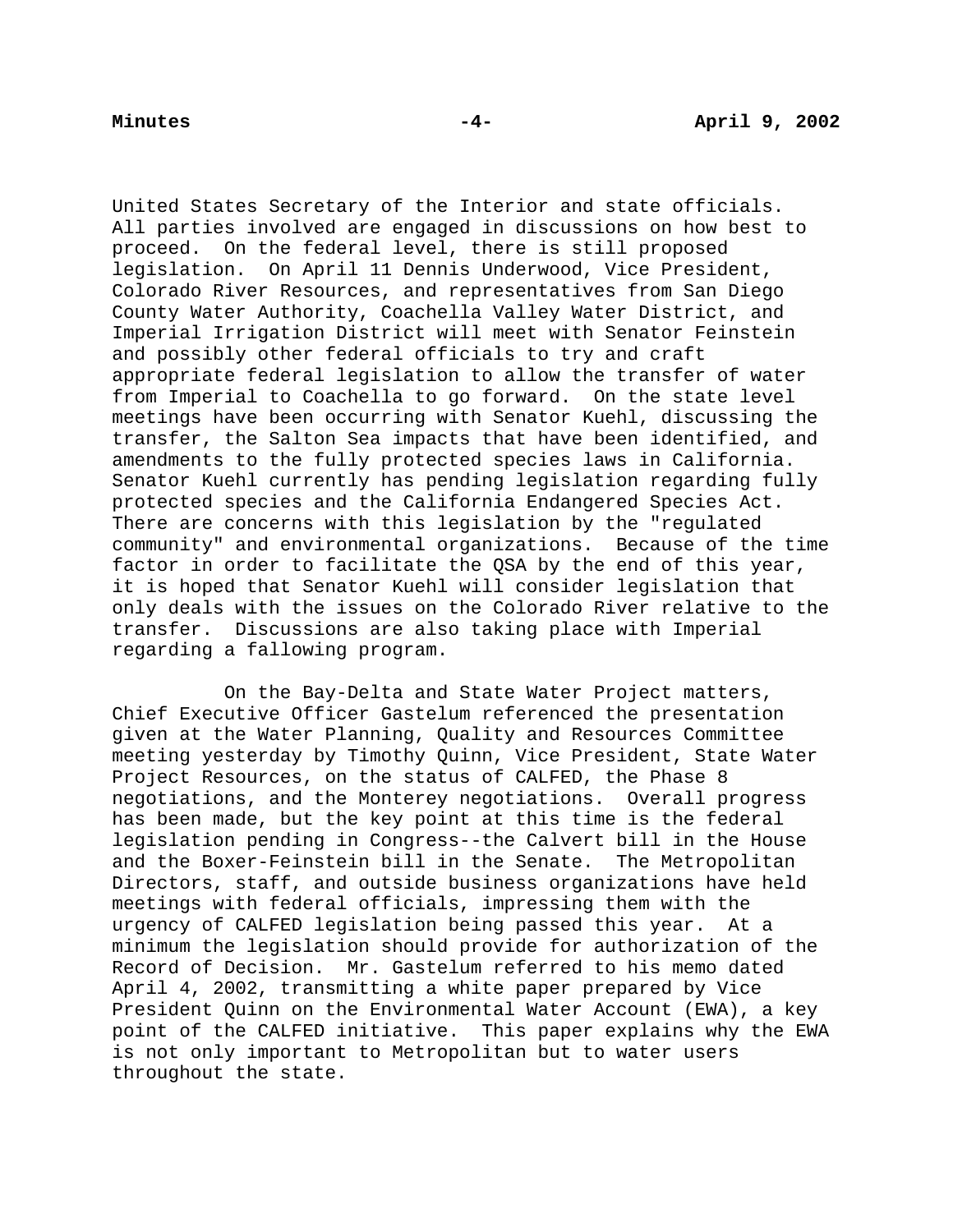Relative to Metropolitan's activities, Chief Executive Officer Gastelum referred to his third quarter update. He identified the goals that were included in his business plan, which were approved by the Board. Those goals were covered under the Strategic Plan, the Colorado River, the State Water Project, and Business Management/Water Services. These goals are explained in detail in his report.

Regarding discussions taking place relative to evaluation of the four departments, Chief Executive Officer Gastelum acknowledged that beside his general goals, the Board is expecting more detailed reports on business metrics and the metrics of operational activities.

Vice Chairman Foley reported on activities of the Colorado River Board. He announced the passing on April 7, 2002, of Virgil Jones, chairman of the Colorado River Board of California, and trustee of Palo Verde Irrigation District. Vice Chairman Foley asked that today's Board Meeting be adjourned in memory of Mr. Jones. Mr. Jones was instrumental in the Palo Verde transfer with Metropolitan.

Vice Chairman Foley announced there is a prognosis for the River that shows a decline in storage at Lake Mead and Lake Powell and inflow into the River will be about 38 percent of average. It is expected that Metropolitan will have a full aqueduct for the upcoming year, and that River storage will be down to about 42 million acre-feet. As a result of the 1988 conservation agreement with Imperial, Metropolitan will receive almost 105,000 acre-feet of conserved water. Metropolitan's storage in Diamond Valley Lake is 680,600 acre-feet, which is 86 percent and the lake is expected to be full by the end of the year. On the lining of the Coachella Canal, Metropolitan is awaiting the final sign off by the director of the California Department of Fish and Game regarding mitigation requirements of the project.

**44832** Regarding Legal Department activities, General Counsel Kightlinger referred to his activity report dated March 28, 2002, and his Business Plan and Objectives—Third Quarter Update, dated April 8, 2002. On Colorado River matters in regard to the fully protected species and the California Endangered Species Act (ESA), the Legal Department has spent a significant amount of time in the past month in Sacramento on these issues. This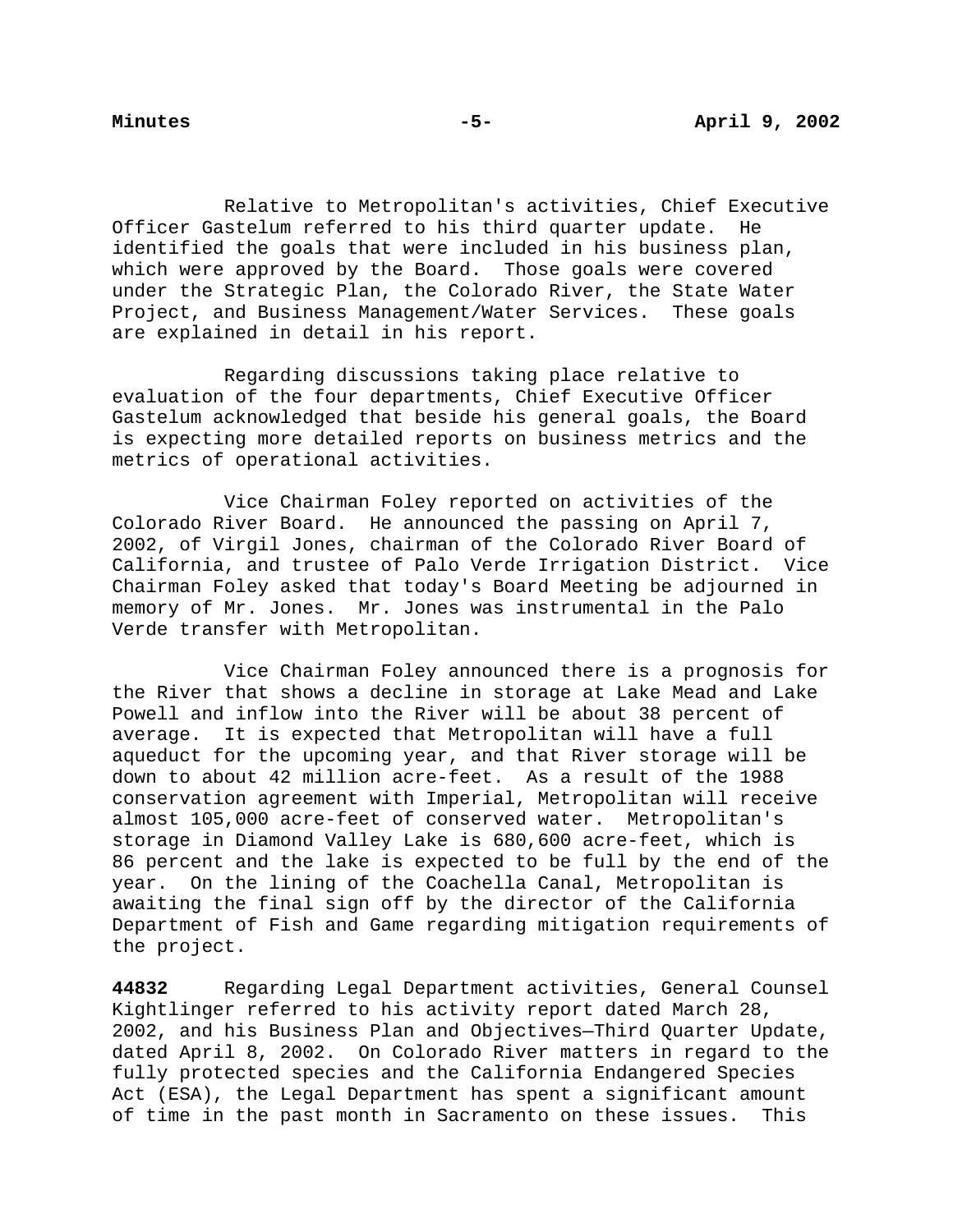has become an annual ritual where there is an effort to work some changes into the California ESA. The "regulated community" consisting of groups representing the interests of timber, housing, manufacturing, etc. versus the environmental groups have reached a point of stalemate in the California Legislature, and every year these bills get nowhere. However, these different groups have agreed that the state needs to move forward on Colorado River issues. Permits are required for some of the programs and both groups have been focusing on Colorado River matters as the vehicle that can push through their view of reform. Metropolitan is working closely with the Department of Fish and Game, as well as several authors' offices.

General Counsel Kightlinger also reported that Metropolitan is working with the Department of Water Resources (DWR) on a mediation taking place with Southern California Edison (SCE). During the recent energy crisis, in the contracts between DWR and SCE there was a significant amount of money that DWR had to pay to procure energy. During the same period SCE was not supplying the same amount of energy that DWR believes it was required to under the contracts. DWR maintains that SCE did not supply the energy so SCE could sell the energy elsewhere. This may have resulted in over \$100 million in additional expenses on energy costs to DWR, which rebounds to Metropolitan primarily. The mediation is set for later this month, but may be continued.

Besides apprising the Legal, Claims and Personnel Committee on administrative matters in the Legal Department, General Counsel Kightlinger reported that he has officially named two assistants—Sydney Bennion and Henry Barbosa. The department has also added a new attorney, Adam Kear, who passed the Bar recently and who formerly worked in the Planning Department and was on loan to the Legal Department in the past year.

**44833** Chairman Pace announced that starting with the May meeting, the General Auditor and the Ethics Officer would update the Board on their monthly activities.

**44834** The reports of the Standing Committees are as follows:

Chairman Pace reported the Executive Committee, at its meeting on March 26, authorized the preparation of a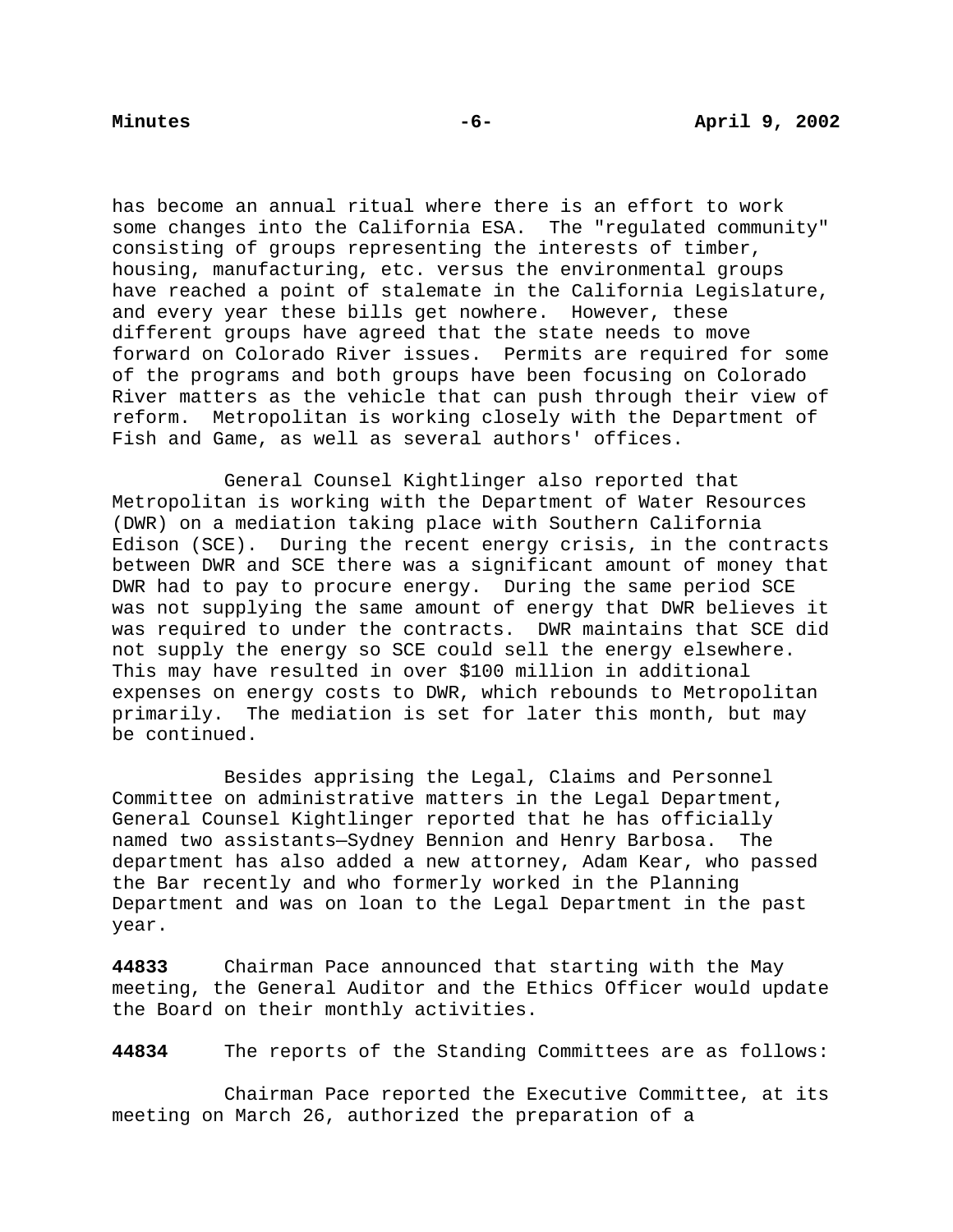commendatory resolution for former Director Battey, and approved Agenda Items 8-6, 8-7, and 8-8, all relating to annexations. Water Systems Operations Assistant Manager Rigdon gave a report on the status of Metropolitan's security guard service contract. He stated the current contract would be extended through the end of this fiscal year. The committee heard reports from the Subcommittee on Rules and Ethics, from the Ethics Officer, and from Vice Chairman Foley on activities of the Colorado River Board. Chief Executive Officer Gastelum provided the committee with an outline of his proposed goals and objectives for fiscal year 2002/03. The committee reviewed the Chief Executive Officer's evaluation and pay-for-performance and made a recommendation for the Board to consider at today's Board Meeting.

Asset, Real Estate and Infrastructure Policy Committee Vice Chairman Bannister reported the committee approved Agenda Item 8-2 and the recommendation for Site 2 in Item 8-1. Site 1 in Item 8-1 was tabled. The committee heard presentations on (a) the Request for Qualifications process to seek services of a firm to provide planning, entitlement and developer consultation services for the Diamond Valley Lake Recreation project; and (b) the Riverside County Integrated Plan, focusing on the potential impacts of the plan on Metropolitan's real property in western Riverside County. Review of the computer resources operating policy was deferred to the May agenda.

Budget, Finance and Investment Committee Chairman Castro reported the committee had a detailed discussion on the Asset Replacement Study. The committee heard an initial presentation on the 401(k) and 457 savings plans and will continue this discussion at an adjourned meeting scheduled for 10:00 a.m., Tuesday, April 16, 2002.

Communications, Outreach and Legislation Committee Chairman Fellow reported the committee heard a report on six proposed legislative water bonds in various stages of development, and voted to table any action on these until they had developed further (Agenda Item 9-3). Agenda Item 9-4, the California fully Protected Species issue (SB 482-Kuehl) was withdrawn from the agenda. A status report was given on Agenda Item 9-2, the proposed amendments to AB 2734 (Pavley) relating to water conservation. Chief Operating Officer Tait testified about the potential for a terrorist biochemical attack on water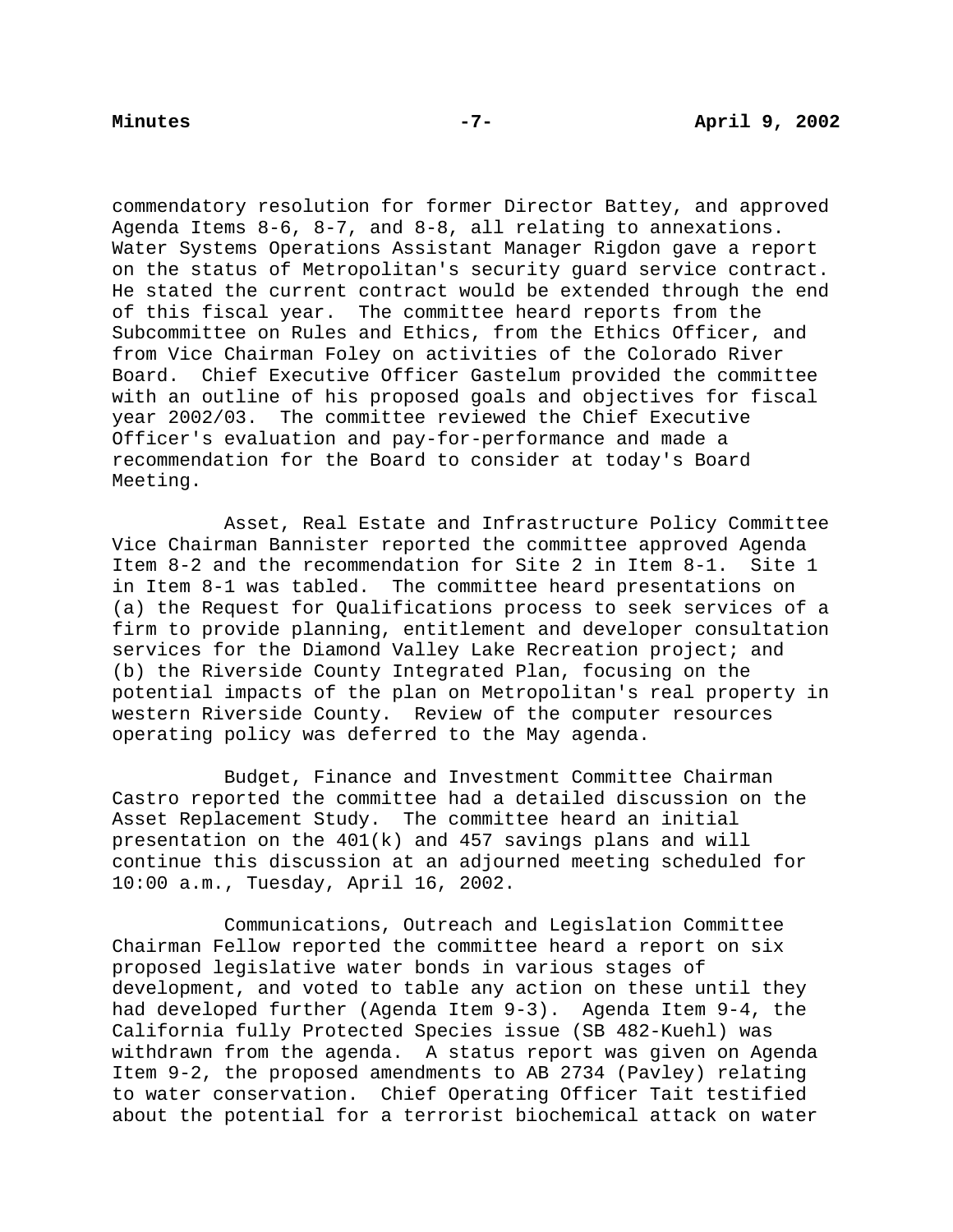supplies at a hearing for the House Committee on Government Reform. On March 21-22 Mary Nichols, Secretary of the Resources Agency, and Metropolitan's senior staff members toured three watershed projects. On April 6 Metropolitan hosted a water fair at Eliot Middle School in Altadena, attended by about 1,000 students and their families. On April 11 Metropolitan will host its 5<sup>th</sup> annual Student Water Forum, with 200 secondary students from 17 different high schools attending to debate water issues. Metropolitan's External Affairs staff won an award for its internal newsletter PeopleInteractive, which swept top honors in the annual Employee Newsletter competition by the League of American Communications Professionals. The legislative representatives in Washington, D.C. and Sacramento gave reports on current activities.

Engineering and Operations Committee Chairman Ashley reported the committee approved Agenda Items 8-9 and 9-1, and requested that Agenda Item 9-1 be added to the Consent Calendar. The committee heard reports on the Inland Feeder Program, the Desalination Research Innovative Partnership (DRIP), the Lake Mathews Outlet Facilities Project, and the Oxidation Retrofit Program at Jensen and Mills. Committee Chairman Ashley announced the Engineering and Operations inspection trip will take place on Wednesday and Thursday, May 22 and 23.

Director Peterson took his seat at 10:56 a.m.

Legal, Claims and Personnel Committee Chairman Owen reported the committee approved Agenda Items 8-3 and 8-4, and heard reports on the Diamond Valley Lake Recreation plan proposal and the MAPA negotiations in closed session.

Water Planning, Quality and Resources Committee Chairman Morse reported the committee heard reports on (a) the Bay-Delta and State Water Project matters, (b) activities to improve Lake Perris water quality and operations, (c) the 2002 Integrated Resources Plan update, and (d) the Water Surplus and Drought Management Plan update. Follow-up items were requested on issues related to perchlorate, potential storage options once existing storage is full, and Colorado River related environmental issues in Mexico.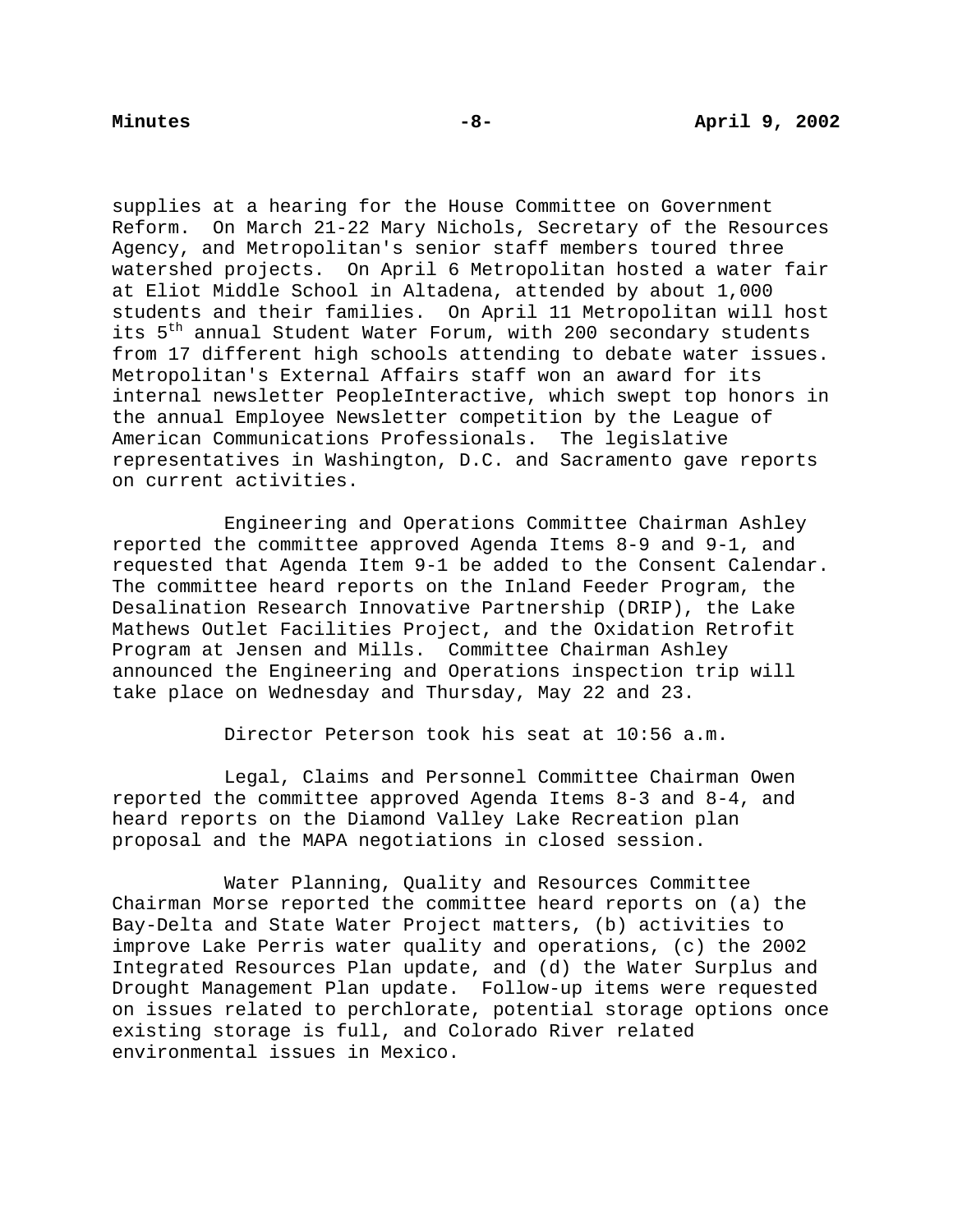Director Ball moved, seconded by Vice Chairman Foley and carried, and the Board approved the Consent Calendar Items, **M.I. 44835** through **M.I. 44843** as follows:

**44835** Adopted the California Environmental Quality Act (CEQA) determination and (a) affirmed the Chief Executive Officer's determination that the 9.335 acres at La Sierra Avenue and Blackburn Road in Riverside County is surplus; (b) complied with Government Code Section 54222, Surplus Lands Act, by offering the property to prescribed public agencies at a sale price of its fair market value; (c) if the property is not purchased by a government entity with preferential rights, sell the subject property by open or exclusive listing under Administrative Code Sections 8245 or 8246, respectively, dependent upon the applicable disposition procedure; and (d) market the property for sale on the open market for its fair market value (preliminary estimate at \$100,000 less costs), as set forth in the letter signed by the Chief Executive Officer on March 25, 2002. (The committee tabled Item 1 relating to the 3.721-acre property on Arrow Highway in La Verne.)

**44836** Adopted the CEQA determination and (a) authorized an increase of \$820,000 from \$1,948,000 to a total of \$2,768,000 in Appropriation No. 15336, No. 2, from the Construction Funds; and (b) delegated to the Chief Executive Officer the authority to award a competitively bid construction contract in an amount not to exceed \$2,000,000 for the revised Entry Court Improvement Project at the F. E. Weymouth Filtration Plant, as set forth in the letter signed by the Chief Executive Officer on March 18, 2002.

**44837** Adopted the CEQA determination and authorized amendment of the agreement with Ellison, Schneider & Harris to increase the contract by \$100,000 for legal services relating to State Water Resources Control Board process, as set forth in the letter signed by the General Counsel on March 15, 2002.

Director Harris requested to be recorded as voting no.

Director Owen requested to be recorded as abstaining.

**44838** Adopted the CEQA determination and authorized amendment of the contract with McCutchen, Doyle, Brown & Enerson to increase the maximum compensation from \$250,000 to \$375,000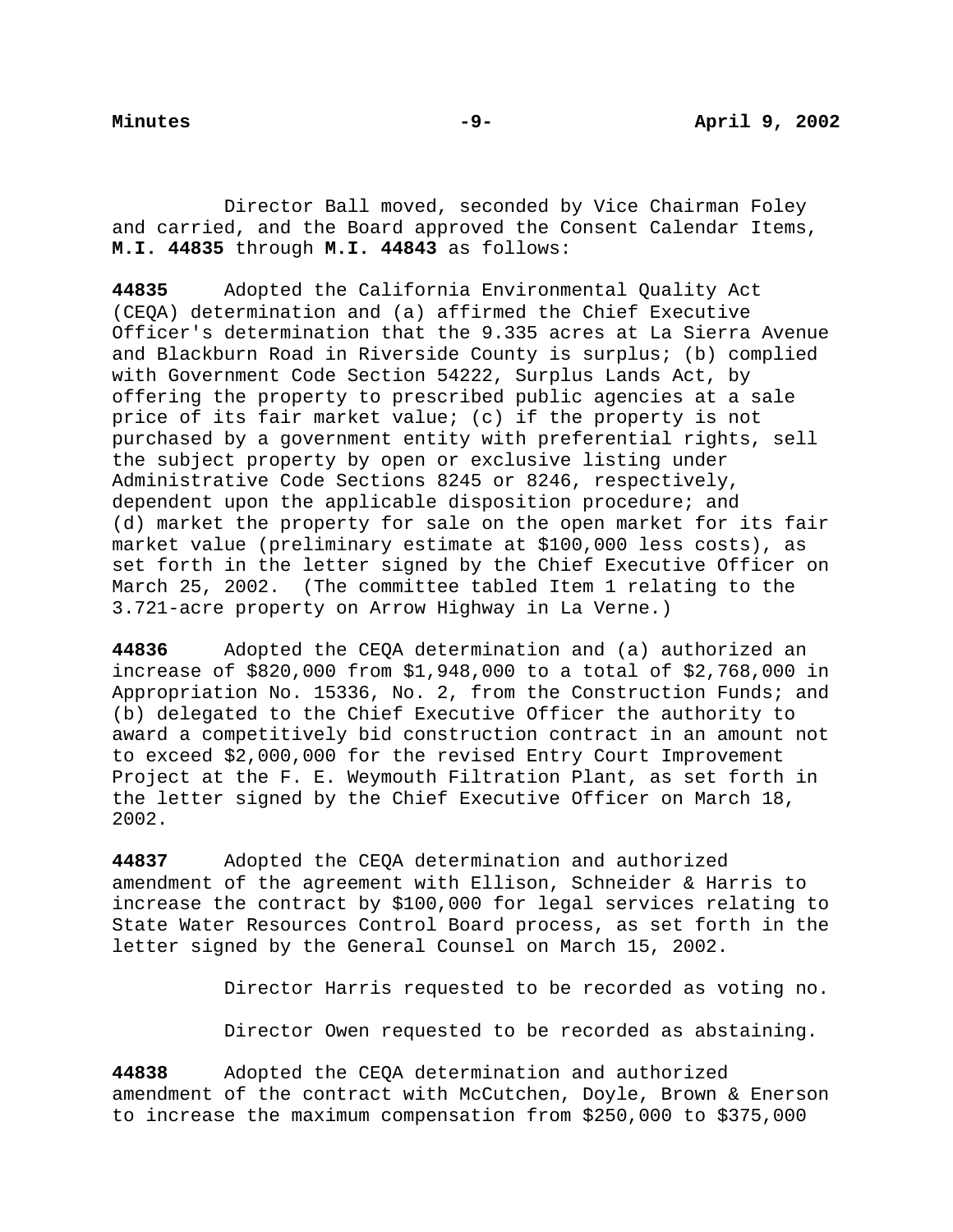for legal services in San Diego County Water Authority v. Metropolitan Water District, et al., San Francisco Superior Court Case No. 320217 (Preferential Rights), as set forth in the letter signed by the General Counsel on March 15, 2002.

Directors Ball, Lewis, and Loveland requested to be recorded as abstaining.

**44839** Adopted the CEQA determination and (a) granted conditional approval for Annexation No. 78 concurrently to Calleguas Municipal Water District and Metropolitan, conditioned upon receipt in full of annexation fee of \$166,028.40 to Metropolitan if completed by December 31, 2002, or if completed later, at the then current annexation charge rate; (b) approved Calleguas' proposed Plan for Implementing Water Use Efficiency Guidelines; and (c) adopted the Resolution of Intention to Impose Water Standby Charge (**Resolution 8808**) within the proposed annexation territory, substantially in the form of Attachment 3 to the letter signed by the Chief Executive Officer on February 27, 2002, said Resolution entitled:

# **RESOLUTION OF THE BOARD OF DIRECTORS OF THE METROPOLITAN WATER DISTRICT OF SOUTHERN CALIFORNIA GIVING NOTICE OF INTENTION TO IMPOSE WATER STANDBY CHARGES CONTINGENT UPON ANNEXATION**

**44840** Adopted the CEQA determination and adopted (a) **Resolution 8809** granting Calleguas Municipal Water District's request for approval of Annexation No. 76, Parcel A, concurrently to Metropolitan and Calleguas, conditioned upon approval by the Ventura Local Agency Formation Commission, and establishing Metropolitan's terms and conditions for this annexation; and (b) **Resolution 8810** to impose water standby charge at a rate of \$9.58 per acre or per parcel of less than one acre within the proposed annexation, as set forth in the letter signed by the Chief Executive Officer on March 18, 2002, said Resolutions entitled: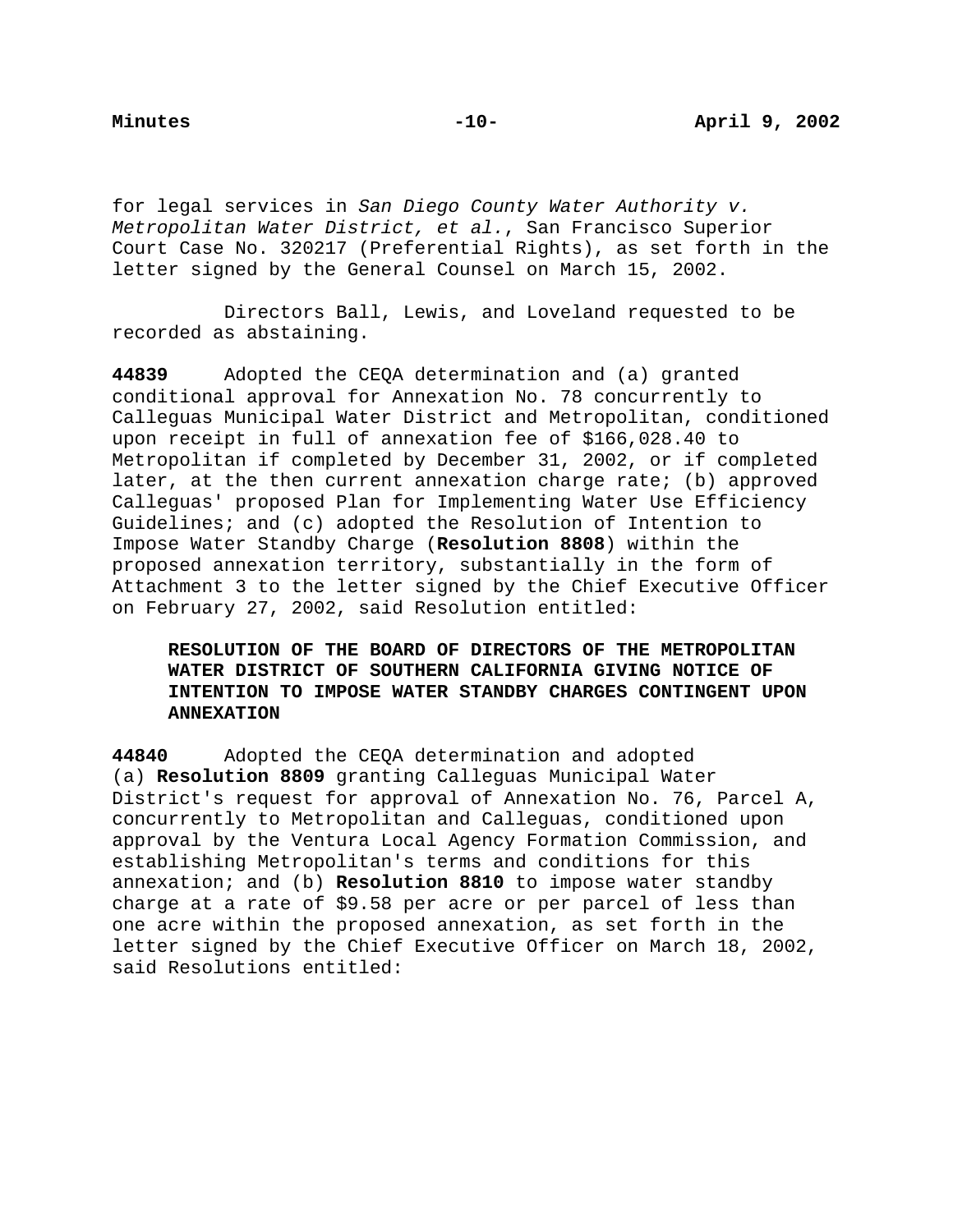**Resolution 8809 RESOLUTION OF THE BOARD OF DIRECTORS OF THE METROPOLITAN WATER DISTRICT OF SOUTHERN CALIFORNIA CONSENTING TO CALLEGUAS MUNICIPAL WATER DISTRICT'S ANNEXATION NO. 76, PARCEL A, AND FIXING THE TERMS AND CONDITIONS OF SAID ANNEXATION TO THE METROPOLITAN WATER DISTRICT OF SOUTHERN CALIFORNIA**

**Resolution 8810 RESOLUTION OF THE BOARD OF DIRECTORS OF THE METROPOLITAN WATER DISTRICT OF SOUTHERN CALIFORNIA FIXING AND ADOPTING WATER STANDBY CHARGE CONTINGENT UPON CALLEGUAS MUNICIPAL WATER DISTRICT'S ANNEXATION NO. 76, PARCEL A**

**44841** Adopted the CEQA determination and adopted (a) **Resolution 8811** granting Western Municipal Water District's request for approval of the 45<sup>th</sup> Fringe Area Annexation concurrently to Metropolitan and Western, conditioned upon approval by the Local Agency Formation Commission of Riverside County, and establishing Metropolitan's terms and conditions for this annexation; and (b) **Resolution 8812** to impose water standby charge at a rate of \$9.23 per acre or per parcel of less than one acre within the proposed annexation, as set forth in the letter signed by the Chief Executive Officer on February 27, 2002, said Resolutions entitled:

- **Resolution 8811 RESOLUTION OF THE BOARD OF DIRECTORS OF THE METROPOLITAN WATER DISTRICT OF SOUTHERN CALIFORNIA CONSENTING TO WESTERN MUNICIPAL WATER DISTRICT'S 45TH FRINGE AREA ANNEXATION AND FIXING THE TERMS AND CONDITIONS OF SAID ANNEXATION TO THE METROPOLITAN WATER DISTRICT OF SOUTHERN CALIFORNIA**
- **Resolution 8812 RESOLUTION OF THE BOARD OF DIRECTORS OF THE METROPOLITAN WATER DISTRICT OF SOUTHERN CALIFORNIA FIXING AND ADOPTING WATER STANDBY CHARGE CONTINGENT UPON WESTERN MUNICIPAL WATER DISTRICT'S 45TH FRINGE AREA ANNEXATION**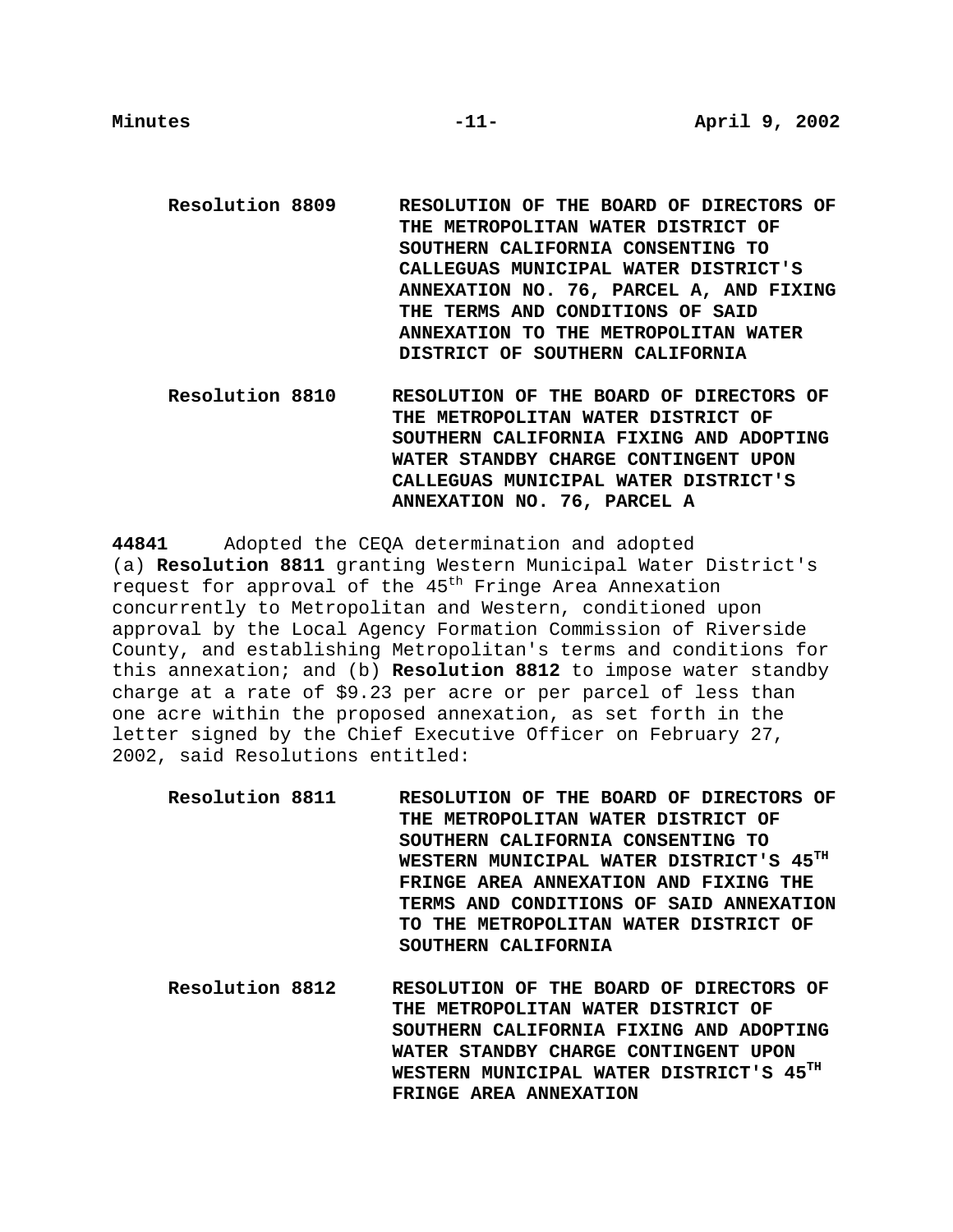**44842** Adopted the CEQA determination and authorized payment of American Water Works Association Research Foundation's (AWWARF's) Voluntary Research Subscription Program for fiscal year 2001/02, as set forth in the letter signed by the Chief Executive Officer on March 27, 2002.

**44843** Adopted the CEQA determination and awarded a contract to L. H. Woods & Sons, Inc. in the amount of \$46,860,000 for construction of the Highland Pipeline of the Inland Feeder Program, as set forth in the letter signed by the Chief Executive Officer on April 3, 2002.

Directors Ball, Lewis, and Loveland requested to be recorded as abstaining.

**44844** The Chair reported that Agenda Item 9-2, water conservation bill (AB 2734-Pavley), and Agenda Item 9-3, the legislative water bonds, have been tabled.

**44845** The Chair reported that Agenda Item 9-4, the California fully Protected Species issue (SB 482-Kuehl) was withdrawn.

**44846** The following communications were submitted to the Board for information:

- a. Status report for the Inland Feeder Project for the month ending February 2002, signed by the Chief Executive Officer on March 18, 2002.
- b. Status report on activities to improve Lake Perris water quality and operations, signed by the Chief Executive Officer on March 18, 2002.

**44847** Following comments on the evaluation process and the performance of the Chief Executive Officer, Director Castro moved, seconded by Director Fellow and carried, approving the recommendation of the Executive Committee that Chief Executive Officer Gastelum performed at an "above expectations" level and has earned the full support of the Board and awarded him a \$60,000 increase in his flat rate salary to \$275,000, effective April 9, 2002, and a pay-for-performance payment of \$20,000, effective July 1, 2002; as set forth in the letter signed by the Chairman of the Board on March 27, 2002. The Chief Executive